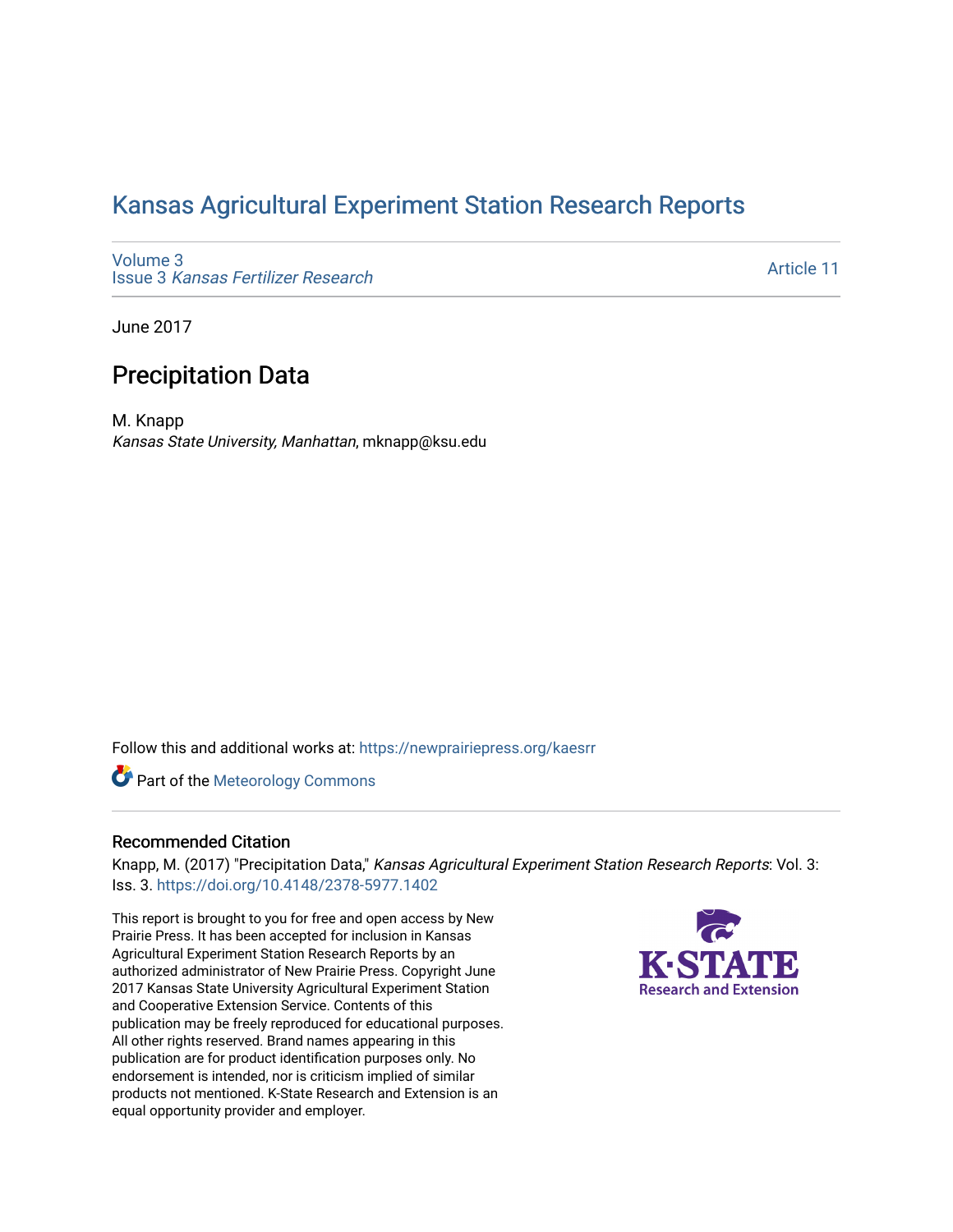## Precipitation Data

#### Abstract

Precipitation data for Kansas agricultural experiment stations, 2015-2016.

### Keywords

Weather report

### Creative Commons License



This work is licensed under a [Creative Commons Attribution 4.0 License](https://creativecommons.org/licenses/by/4.0/).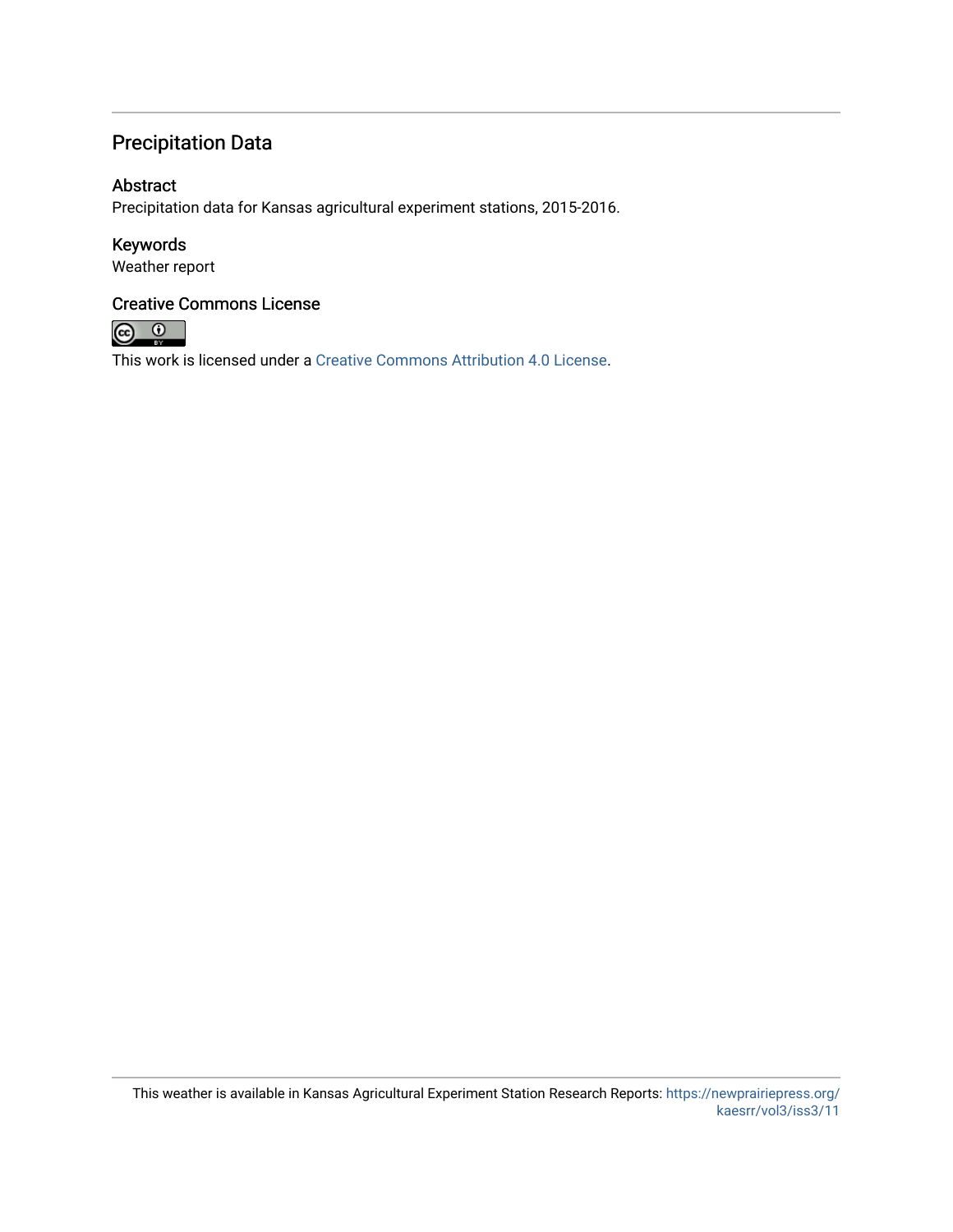

Kansas Fertilizer Research 2017



|                       |           | SWREC,  | SEARC,   | <b>ECK</b> Experiment |  |
|-----------------------|-----------|---------|----------|-----------------------|--|
| Month                 | Manhattan | Tribune | Parsons  | Field, Ottawa         |  |
|                       |           |         |          |                       |  |
| 2015                  |           |         |          |                       |  |
| August                | 3.62      | 2.48    | 4.76     | 2.69                  |  |
| September             | 3.83      | 0.32    | 2.99     | 2.72                  |  |
| October               | 0.74      | 2.48    | 1.57     | 0.37                  |  |
| November              | 5.28      | 2.24    | 8.20     | 4.66                  |  |
| December              | 2.73      | 0.08    | 6.43     | 4.22                  |  |
| <b>Total 2015</b>     | 43.39     | 21.72   | 53.78    | 43.02                 |  |
| Departure from normal | $+8.59$   | $+4.38$ | $+11.69$ | $+3.81$               |  |
|                       |           |         |          |                       |  |
| 2016                  |           |         |          |                       |  |
| January               | 0.74      | Trace   | 1.01     | 0.69                  |  |
| February              | 0.50      | 0.92    | 0.45     | 0.64                  |  |
| March                 | 0.32      | 0.20    | 2.72     | 1.57                  |  |
| April                 | 8.37      | 5.16    | 4.84     | 3.77                  |  |
| May                   | 6.09      | 1.46    | 5.28     | 7.70                  |  |
| June                  | 1.21      | 1.78    | 7.02     | 2.03                  |  |
| July                  | 7.68      | 4.07    | 6.16     | 6.22                  |  |
| August                | 6.10      | 3.51    | 4.32     | 8.67                  |  |
| September             | 6.03      | 2.11    | 4.47     | 4.34                  |  |

# Precipitation Data